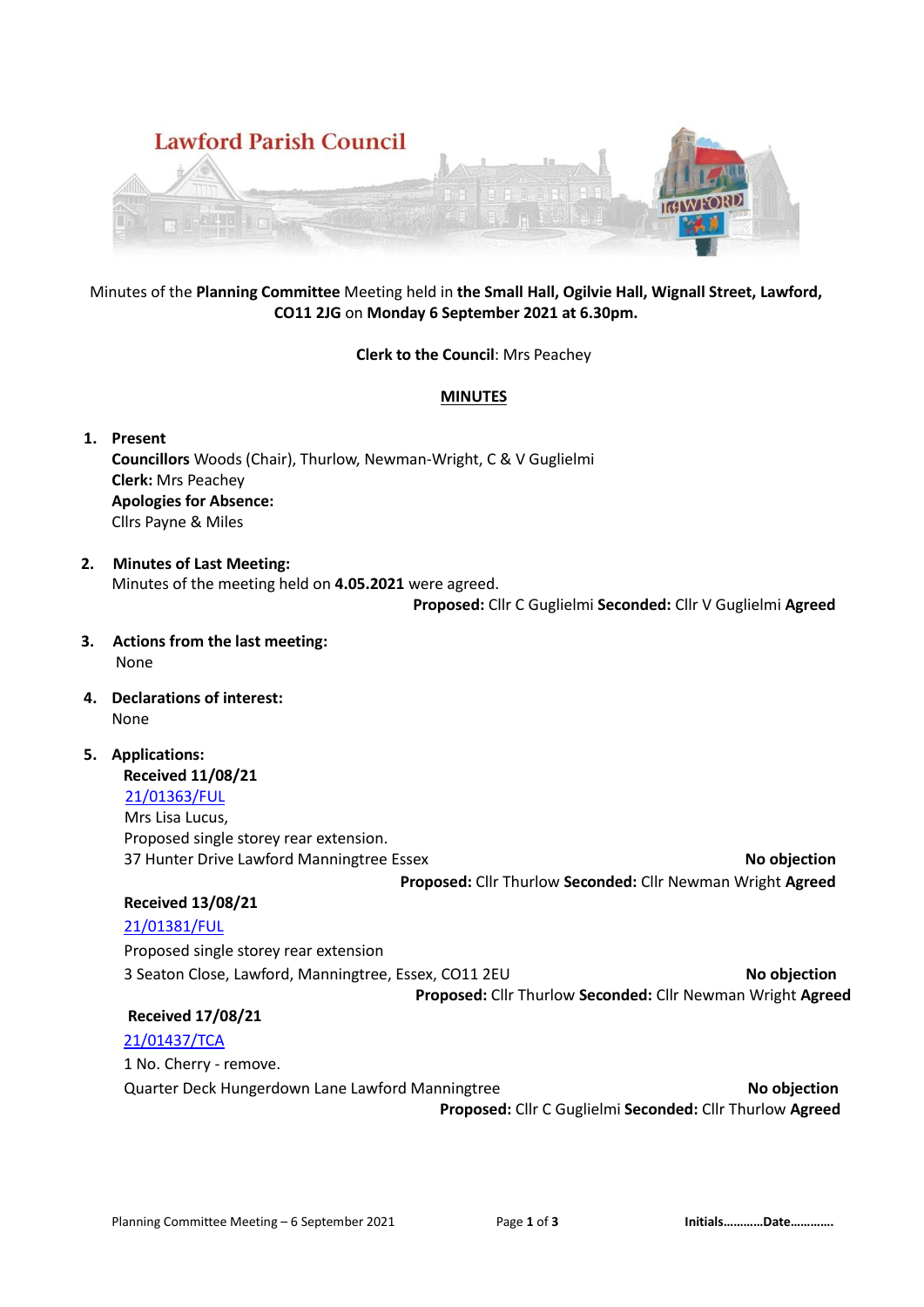# **Received 18/08/21**

#### **Received 26/08/21**

### [21/01295/FUL](https://idox.tendringdc.gov.uk/online-applications/applicationDetails.do?activeTab=summary&keyVal=QWJV6EQB0OT00)

Construction of a 4-bed family chalet style dwelling. Newly Formed Parcel of Land Sectioned from The Original Landownership of Property 46 Harwich Road. No objection

**Proposed:** Cllr C Guglielmi **Seconded:** Cllr Thurlow **Agreed** 

#### **6. Applications Determined:**

| 21/00942/ADV                 | Mr L Schofield -   | 1no. fascia sign.                             | 6 Jubilee End   |
|------------------------------|--------------------|-----------------------------------------------|-----------------|
| Approval -                   | <b>Smart Dojos</b> |                                               | Lawford         |
| <b>Advertisement Consent</b> |                    |                                               | Manningtree     |
| 12.08.2021                   |                    |                                               | Essex           |
| <b>Delegated Decision</b>    |                    |                                               | CO11 1UR        |
| 21/00957/FUL                 | Mr L Schofield -   | Proposed change of use of the existing light  | 6 Jubilee End   |
| Approval - Full              | <b>Smart Dojos</b> | industrial/storage unit (B1(c), B2 & B8 uses) | Lawford         |
| 12.08.2021                   |                    | to mixed use E (office and leisure) and B8    | <b>CO11 1UR</b> |
| <b>Delegated Decision</b>    |                    | (storage)                                     |                 |